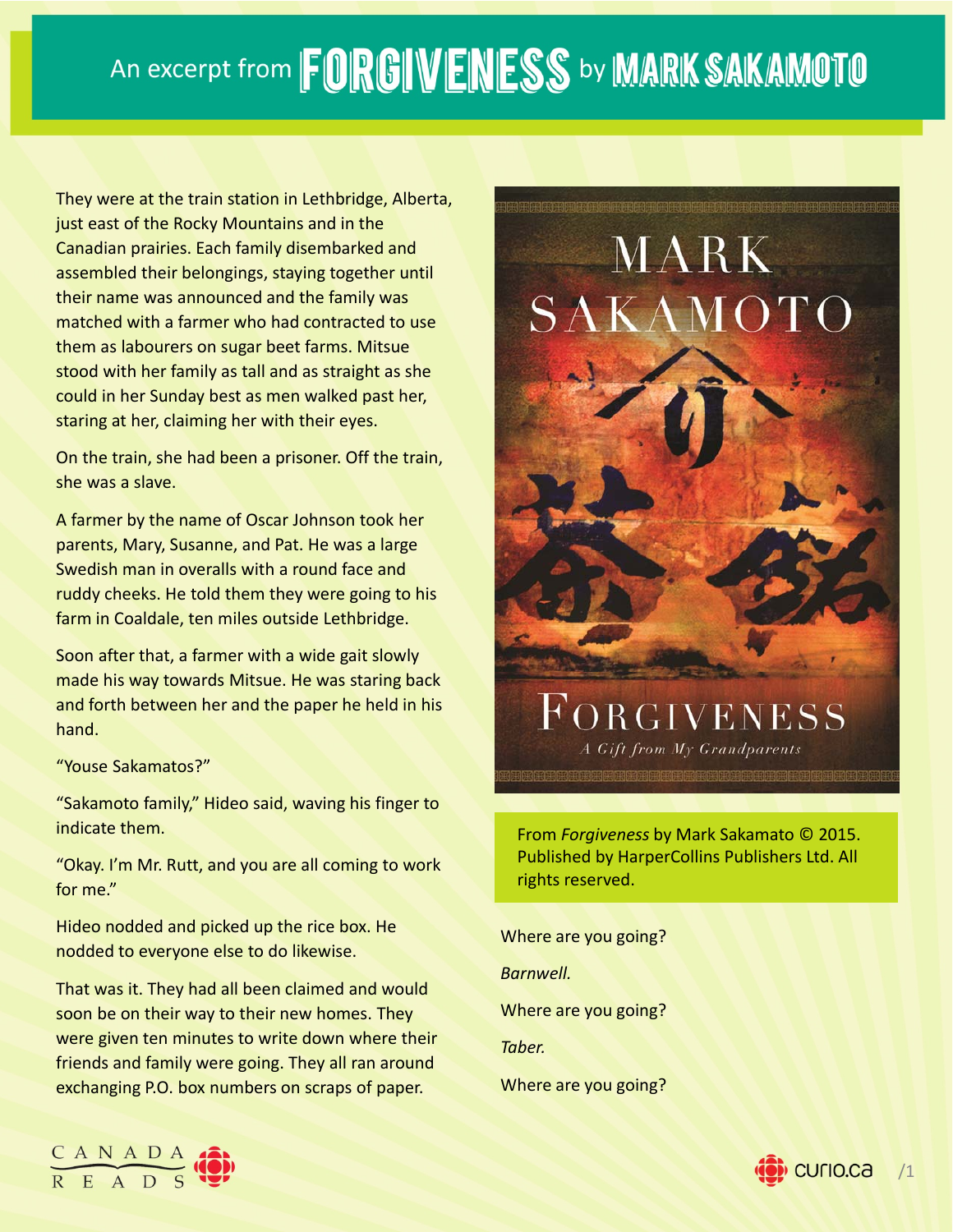### *Raymond. It issouth of here.*

Where are you going?

*Picture Butte. It's across a ravine, only it's dry so they call them coulees.*

They were loaded onto the backs of farmers' trucks and transported to these unknown destinations with only the clothes on their backs and their bags. Mitsue, Hideo, Hanpei, Wari, and June all bounced around in the back of Rutt's big old truck. It was full of manure. She tried to hang on and not fall into it.

The last few miles were bumpy and Wari was still very sore on her left side. It was a lingering pain from a fall in Vancouver. Hideo tried to keep her still. The truck took a sharp left onto a laneway and Mitsue could see a big barn and an old farmhouse. It was a desolate‐ looking place. Rutt hit the brakes hard, jolting everyone forward, and they stopped with a thud. Wari moaned.

Mitsue's teeth were clenched from stress as they gathered themselves slowly. Hideo was off first and he helped everyone down from the truck. The ground was muddy and Mitsue's heels sank. She felt silly for having worn those shoes, but she had wanted to make a good impression on the people whose custody they would be in. She wanted them to know that her family were decent and civilized. That they were not enemies, they were not animals.

"Your place is behind the barn. Unload your stuff and I'll come by to show you around."

They each picked up a bag and made their way towards the barn. Mitsue stepped carefully around the muddy patches. The dirt path was only a hundred yards or so, but it was the longest walk of her life. Mitsue's body became more tense with each step. She

hoped that the house behind the barn would be decent. The barn itself was not a good omen. It was a rickety thing that needed paint. Through the wooden slates she could see a few horses moving around.

They had to follow a trail along the side of the barn. Hideo was leading the way, so he saw the place before anyone else. Mitsue was ten paces back. She noticed a few wild prairie flowers growing alongside the barn before looking up to see Hideo stop suddenly, looking straight ahead.

Mitsue tightened her grip on her bag and took her last ten paces with dread. As she stood beside Hideo, she saw a chicken coop. There were no chickens in it. Attached to it was an old shack. It looked like an outhouse, only bigger. There were no walls or windows, just wooden slats nailed together. As with the barn, you could see through them. The roof was made of planks as well. The hut was surrounded by mud and prairie wild grass. She thought that the grass in front might be a pasture because of the cow droppings.

Mitsue stood beside Hideo in shock. Nobody said a word. They just stared at the old shack. Wari set her bag down on a dry patch of grass. Nobody wanted to open the front door. They stood there for some time. Finally Mr. Rutt came out of his house and opened the shack door for them.

Mitsue ducked her head to avoid a big cobweb and took her first step in. There was a dirt floor. There was one bed in the corner of the room and a small wood stove beside a decrepit wooden table held together by rusted nails. Everything was filthy. Everywhere they looked they could see outside through the gaps in the walls. The wind whistled right through the shack.